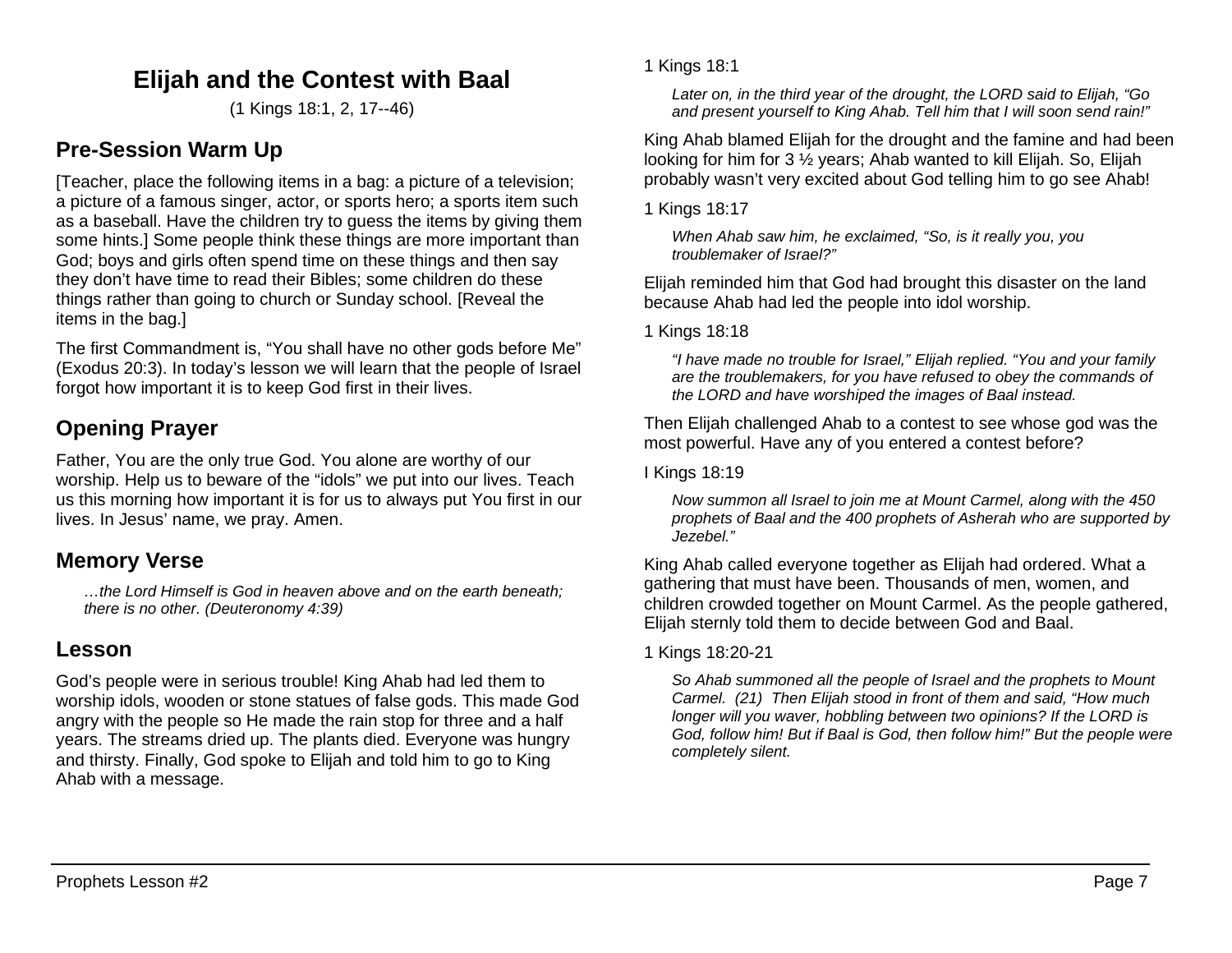The people of Israel had combined the worship of Baal with the worship of the true and living God. But God had clearly taught them that they were to worship Him and Him alone.

Some Christians today want to worship God, yet they continue to give other things first place in their lives. Often the things that take that special place in our hearts and lives are not sinful. They could be clothes, toys, sports, television – things that are not wrong, but they can become "idols" in our lives if we allow them to become more important to us than God is. Whatever you are spending most of your time on tells others what's most important to you. It is important NOT to allow anything to take God's place in your life.

King Ahab and the Israelites had sinned by trying to serve both the true and living God *and* Baal. Now Elijah told them they would have to choose. Elijah told them they need to make up their minds, "*How long will you try to serve both Baal and the Lord? If the Lord is God, follow Him! But if Baal is God then follow him*!"

#### 1 Kings 18:22-24

*Then Elijah said to them, "I am the only prophet of the LORD who is left, but Baal has 450 prophets. (23) Now bring two bulls. The prophets of Baal may choose whichever one they wish and cut it into pieces and lay it on the wood of their altar, but without setting fire to it. I will prepare the other bull and lay it on the wood on the altar, but not set fire to it. (24) Then call on the name of your god, and I will call on the name of the LORD. The god who answers by setting fire to the wood is the true God!" And all the people agreed.*

The people shouted their agreement to this contest. The people thought that the prophets of Baal would surely win. After all, there were 450 of them. But Elijah had something that the prophets of Baal didn't have. Elijah had God, and God wanted to show His power.

So they prepared to sacrifice a young bull on an altar.

#### 1 Kings 18:26

*So they prepared one of the bulls and placed it on the altar. Then they called on the name of Baal from morning until noontime, shouting, "O* 

*Baal, answer us!" But there was no reply of any kind. Then they danced, hobbling around the altar they had made.*

They called upon their god. They pleaded with him to send fire. But there was no reply. Hour after hour they danced in circles under the hot sun.

About noon Elijah began to tease them.

1 Kings 18:27

*About noontime Elijah began mocking them. "You'll have to shout louder," he scoffed, "for surely he is a god! Perhaps he is daydreaming, or is relieving himself. Or maybe he is away on a trip, or is asleep and needs to be wakened!"*

Furiously the prophets of Baal continued their cries. They grew desperate and leaped about yelling, "*Send down fire*!" But no fire came.

Baal could not answer because he was a false god. Only God, the Creator, who lives in heaven can hear and answer prayer (Jeremiah 33:3). This living and true God loves you and wants you to call on Him to save you (Romans 10:13). If you call on the Lord Jesus to save you, He will give you eternal life. A false god or idol can never give eternal life. Baal was a false god who could not hear the prophets as they called out at their altar.

Then Elijah prepared his sacrifice.

1 Kings 18:30

*Then Elijah called to the people, "Come over here!" They all crowded around him as he repaired the altar of the LORD that had been torn down.* 

Then Elijah dug a trench about three feet wide around the altar. He piled wood upon the altar and laid the bull on the wood. He then filled four barrels with water and poured the water over the bull and the wood. He wanted to make sure that it was impossible for a man to light the fire.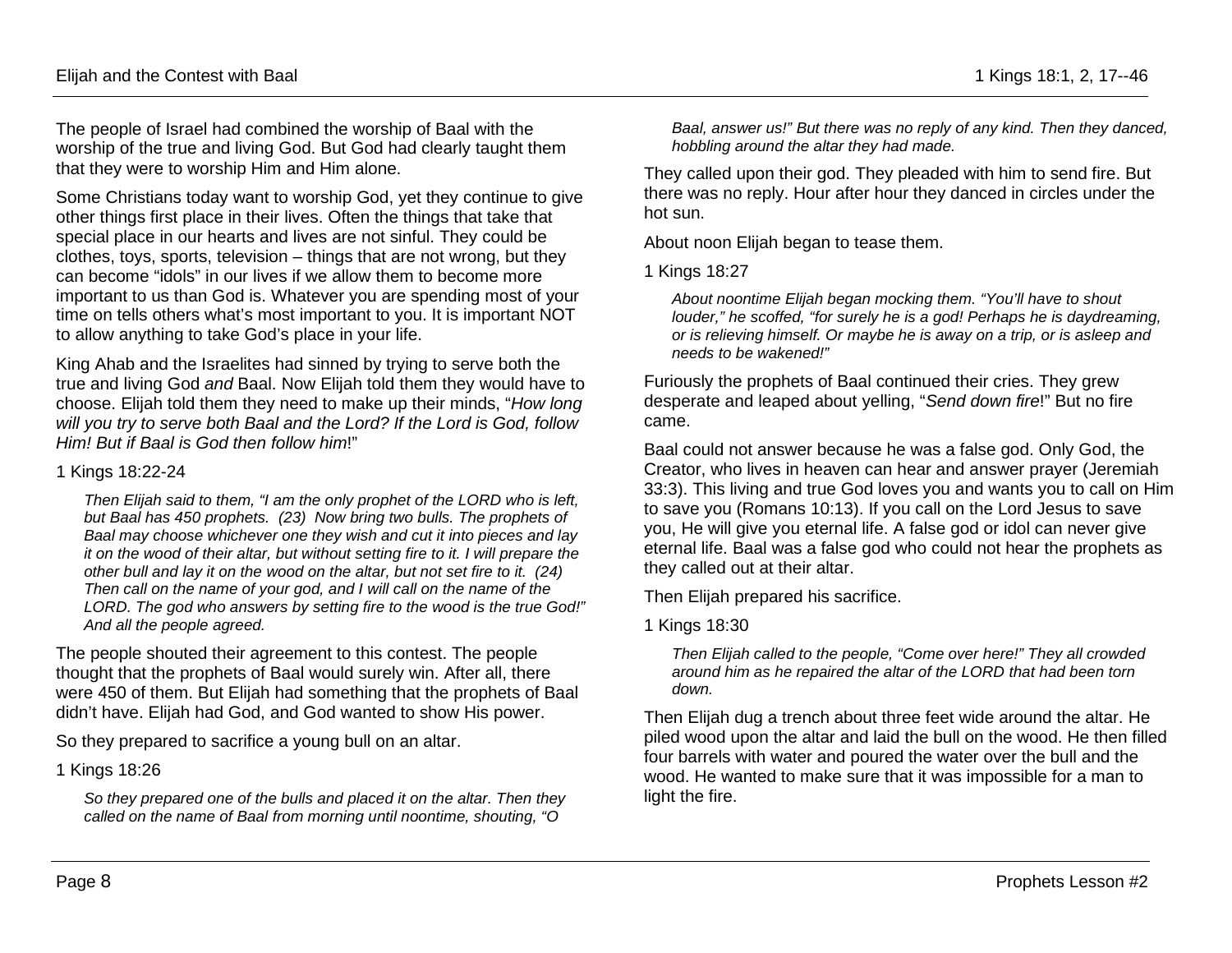#### 1 Kings 18:35

*and the water ran around the altar and even filled the trench.*

Then, Elijah prayed and asked God to show the people that He was the true God.

#### 1 Kings 18:36-37

*At the usual time for offering the evening sacrifice, Elijah the prophet walked up to the altar and prayed, "O LORD, God of Abraham, Isaac, and Jacob, prove today that you are God in Israel and that I am your servant. Prove that I have done all this at your command. (37) O LORD, answer me! Answer me so these people will know that you, O LORD, are God and that you have brought them back to yourself."*

Elijah didn't have to shout and dance to make God hear him. He simply and quietly prayed, "Oh Lord, show us that You are God. Hear me and send fire so these people will know that You are God."

And suddenly there was a mighty flash of flame from heaven. With a huge roar, a great fire burned up the sacrifice, all the dripping wet wood, the altar and even the water in the trench. Nothing remained!

1 Kings 18:38

*Immediately the fire of the LORD flashed down from heaven and burned up the young bull, the wood, the stones, and the dust. It even licked up all the water in the trench!*

The people were amazed. In a spectacular way God had proven that He, alone, is the true God.

God is the only one that is worthy of our worship. Yet it is easy to allow other things to become more important to us than He is. If you notice that you are spending more time with your friends or watching TV than you are with God, then, watch out! You've got an idol! If you make God first place in your life, He will bless you and meet your needs. God longed for the children of Israel to give Him all their worship. By sending fire from heaven, He showed them in a miraculous way that He is God.

#### 1 Kings 18:39

*And when all the people saw it, they fell face down on the ground and cried out, "The LORD—he is God! Yes, the LORD is God!"*

Elijah told them to round up all the false prophets of Baal and he put them all to death! And shortly after that God brought the rains. The three and a half years of drought was over, now that the people turned their hearts back to God.

Although the prophets of Baal raged all afternoon, no one answered them. Their god was silent because it was not real. The gods we may be tempted to follow are not idols of wood or stone, but they are just as false and dangerous because they cause us to depend on something other than God. Beauty, popularity, riches, or having lots of material things can become our gods if we spend most of our time chasing after them. But when we reach times of trouble, if we called out to these so-called gods, there will only be silence. They can offer us no true answers to our problems, no direction in life, and no wisdom to know what to do.

God honored Elijah for honoring His name when no one else would. And, God blessed the people when they turned their love back to Him. God will bless us too when we love the Lord our God with all of our hearts and make him first in our lives.

# **Closing Prayer**

Father, thank You for being our great and wonderful God. Help us to watch out for the idols that we are so prone to put into our lives. Help us to notice when we are spending more time talking with our friends than we do with You. Help us to notice when we spend more time watching TV than we do reading Your word. Show us when we make anything or anyone more important to us than You. Then help us to turn our heart back again to You, our one and only true God, the maker of heaven and earth. In Jesus' name, we pray. Amen.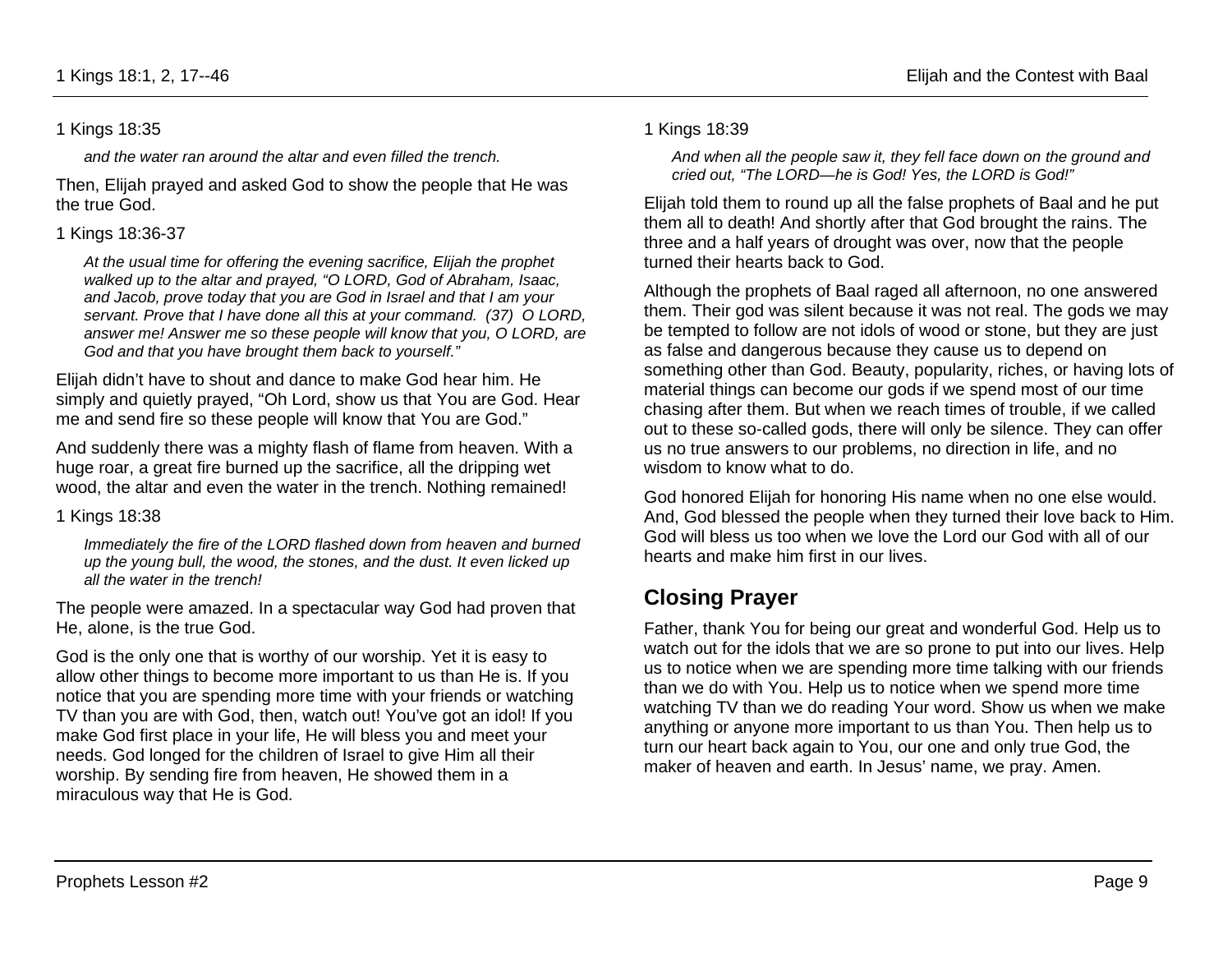## **Learning Activities**

**Craft Corner** 

**Game Center**

#### *Bible Baseball*

#### **PREPARATION:**

- 1. Draw and label a target on a large sheet of paper (see sketch). Make sure it is large enough for students to hit easily.
- 2. Mark a baseball diamond in the room: Home Plate, First Base, Second Base, and Third Base.

#### **PROCEDURE:**

- 1. Divide class into two teams.
- 2. First child "up" answers a Review Question and then throws a coin or a bean bag onto the target.
- 3. If the child gets an "out" he goes to the end of the line, otherwise the child moves around to the appropriate place: first base for a single, second base for a double, third base for a triple, all the way around and back to home plate for a home run.
- 4. If a student missed the target completely, he or she may have another chance to throw.
- 5. After a team has three outs, the other team is "up to bat."



Or, use the following questions in another game of your choice:

- 1. What is the name of the prophet that took messages to King Ahab? (Elijah)
- 2. Why did God stop the rain in the land of Israel for 3 ½ years? (King Ahab had led the people into idol worship.)
- 3. What contest did Elijah challenge Ahab to? (To see whose god was the most powerful.)
- 4. How is God different from Baal? (God has power and answers prayer; Baal does not. God is real; Baal is not.)